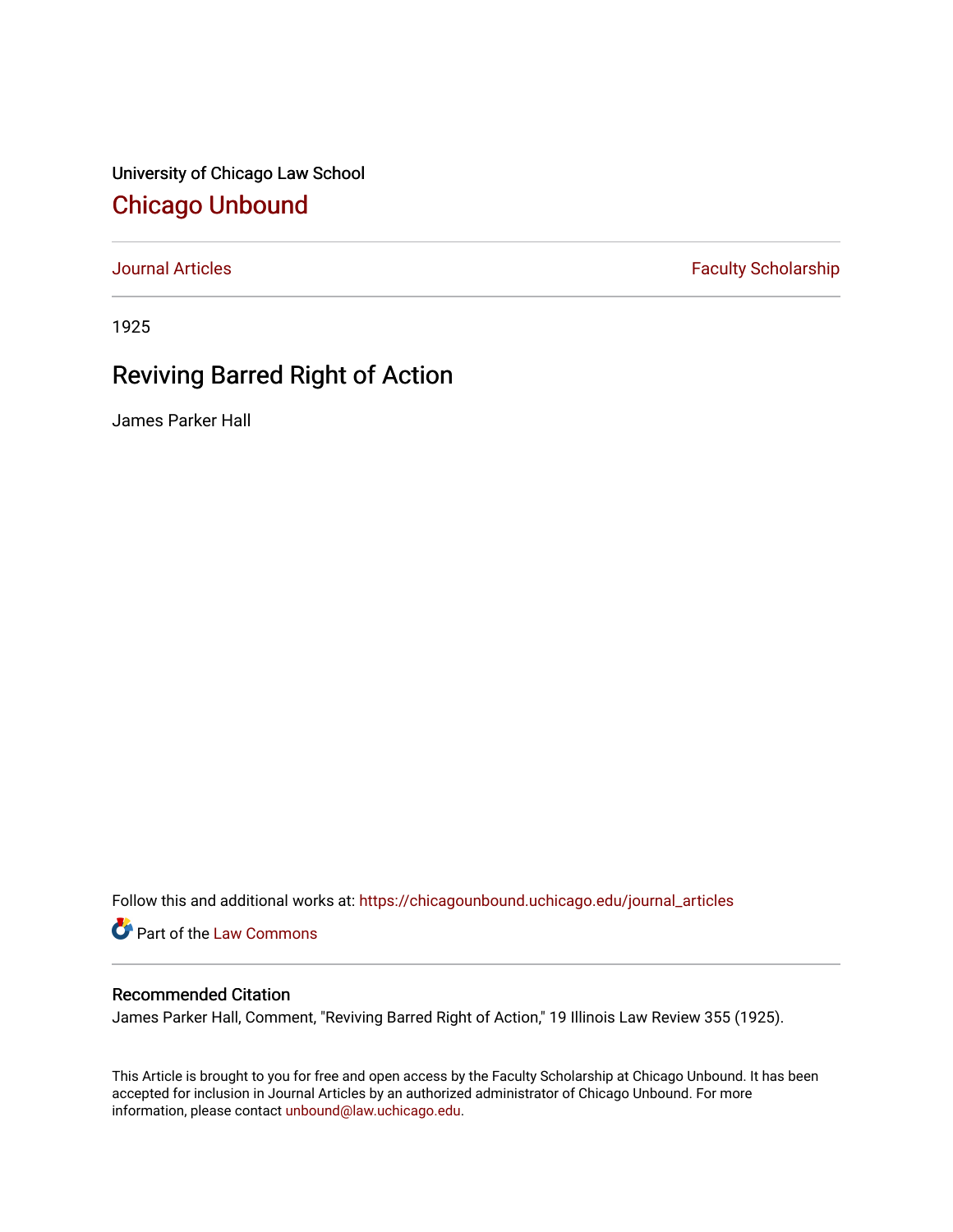principal case, as indicating that the cause of action in these cases results from the obligation of the owner of the cattle. If the owner of the cattle has the right to let them roam where they will, as was the rule under *Seeley v. Peters,* where they were on a highway or commons, then he could not be liable if in so roaming on the highway they got from an unfenced field adjoining that highway onto a field adjoining that; but, when the common rule was applied again, under which he had no right to let his cattle roam at all, the medium **by** which they got onto another field was quite immaterial, so long as the injured person's default did not con-<br>tribute to the injury tribute to the injury.

## OTHER JURISDICTIONS

**CONSTITUTIONAL** LAw-DUE PROCESS-RETROACTIVE LAws-REVIVING RIGHT OF ACTION BARRED BY LIMITATIONS.-- [New York] In *Robinson v. Robins Dry Dock & Repair Co.'* a retroactive revival of the completed bar of the statute of limitations was upheld under the following circumstances:

In *Southern Pacific Co. v. Jensen2* the federal Supreme Court held the states without power to include within their workmen's compensation acts injuries falling within the federal maritime jurisdiction. In October, 1917, Congress purported to authorize such an inclusion.3 In May, 1918, plaintiff's intestate was killed by an accident of this character due to the alleged negligence of his employer, the defendant. Plaintiff was awarded compensation under the New York act, all of the courts of the state upholding the award, until these decisions were overruled in May, 1920, by the federal Supreme Court in *Knickerbocker Ice Co. v. Stewart,4* which held the act of Congress invalid; and compensation payments to plaintiff were stopped in October, 1920, by order of the state industrial commission. In December, 1920, plaintiff began suit against defendant upon the original cause of action for negligence that accrued in May, 1918, which was held by the intermediate New York appellate court to be barred by the two-year statute of New York applicable to such actions.<sup>5</sup> In May, 1923, New York passed an act<sup>6</sup> providing that in cases like the present a plaintiff might begin an action "within one year after this act goes into effect," despite a prior completed bar of the statute of limitations. Plaintiff having meanwhile appealed from the decision of the intermediate court, the New York Court of Appeals held the statute of 1923 valid and retroactively applicable to plaintiff's pending action, the decision in which, though properly made in February, 1923, was reversed by the higher court in May, 1924, under the new statute. Three judges of the seven dissented.

**<sup>1.</sup>** (1924) **238 N.** Y. **271. 2. (1917) 244** U. **S.** 205. 3. 40 U. S. St. L. 395, **c.** *97.* 4. (1920) **253** U. **S.** 149. .

<sup>5.</sup> **(1923** *N.* Y.) 204 **App.** Div. 578. *6.* N. Y. L. **1923,** c. **392.**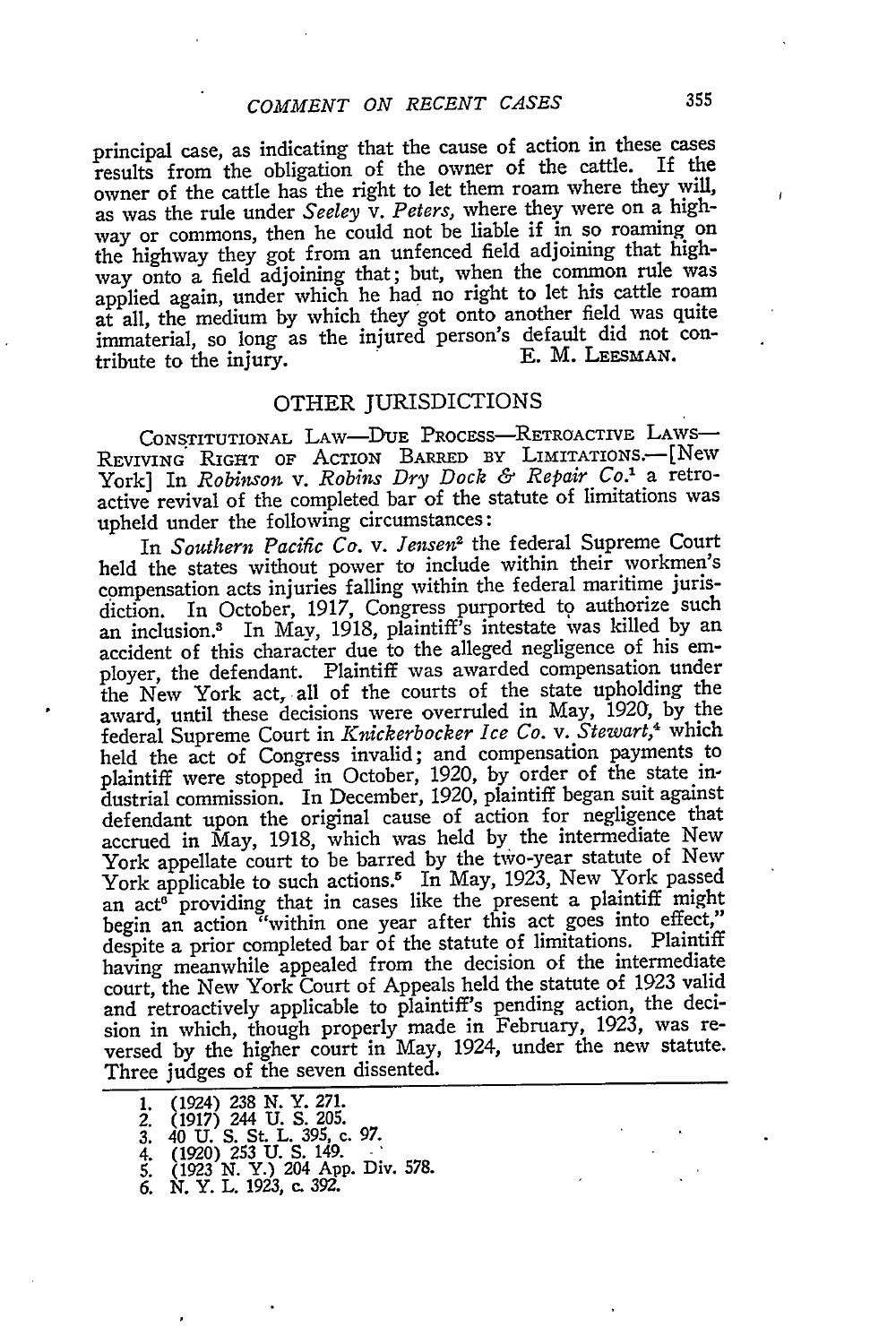Three views have been taken of the validity (under various 'due process' and 'vested rights' clauses of state and federal constitutions) of statutes reviving causes of action barred **by** limitathat the statute of limitations acts only upon the remedy and not upon the right, and that the prior existence and present non-pay- ment of the original obligation make it just to compel its discharge even after a period of non-enforceability, in all cases not involving the title to specific real or personal property (as to which it is well agreed that the bar of the statute creates a vested right that cannot be thus impaired). The leading case for this proposition is *Camp- bell v. Holt*,<sup>7</sup> which is followed in perhaps half a dozen states. The second view as broadly denies the proposition, and argues

that the right to remain free from future actions on obligations once barred is an interest as desirable to protect as that in specific Typical leading cases to this effect are *Board of Education v. Blodgett8 and Eingartner v. Illinois Steel Co.,9* which are followed by decisions and dicta in a considerable number of states. The cases are quite fully collected on both sides in a note to *McEldowney v. Wyatt,'0* published in 45 L. R. A. 609-14.

The third view rejects both of these extreme positions, and, while denying any general validity to legislative attempts to revive barred actions for debts or torts, permits them where "the circumstances . . . appeal with some strength to the prevailing views of justice."" The leading case for this view is *Danforth v. Groton Water Co.*<sup>12</sup> The defendant had taken by eminent domain certain **of** plaintiff's water rights in November, 1897. Plaintiff's right to compensation was by statute dependant upon his applying first to his applying in court for an assessment of damages within a year from the taking. Plaintiff filed his suit for damages in October, 1898, without first applying to the commissioners, and it was dismissed for this reason after the year had expired. Plaintiff appealed to the Massachusetts Supreme Court, and shortly thereafter a statute forbade any pending cases to be dismissed solely on this ground. This was held to revive plaintiff's cause of action, Holmes, **J.,** saying:

"The prevailing judgment of the profession has revolted at the attempt to place immunities which exist only by reason of some slight technical defect on absolutely the same footing as those which stand<br>on fundamental grounds. . . . Multitudes of cases have recognized<br>the power of the legislature to call a liability into being where there was none before, if the circumstance were such as to appeal with some

**<sup>7. (1885) 115</sup> U. S.** 620, Bradley and Harlan, JJ., dissenting. **8. (1895) 155** Ill. 441. **9. (1899) 103** Wis. 373. **10. (1898)** 44 W. Va. **711.**

**<sup>11.</sup>** *Danforth v. Groton Water Co.* **(1901) 178** Mass. 472, **477, by** Holmes, **C.** . *12.* **See note II.**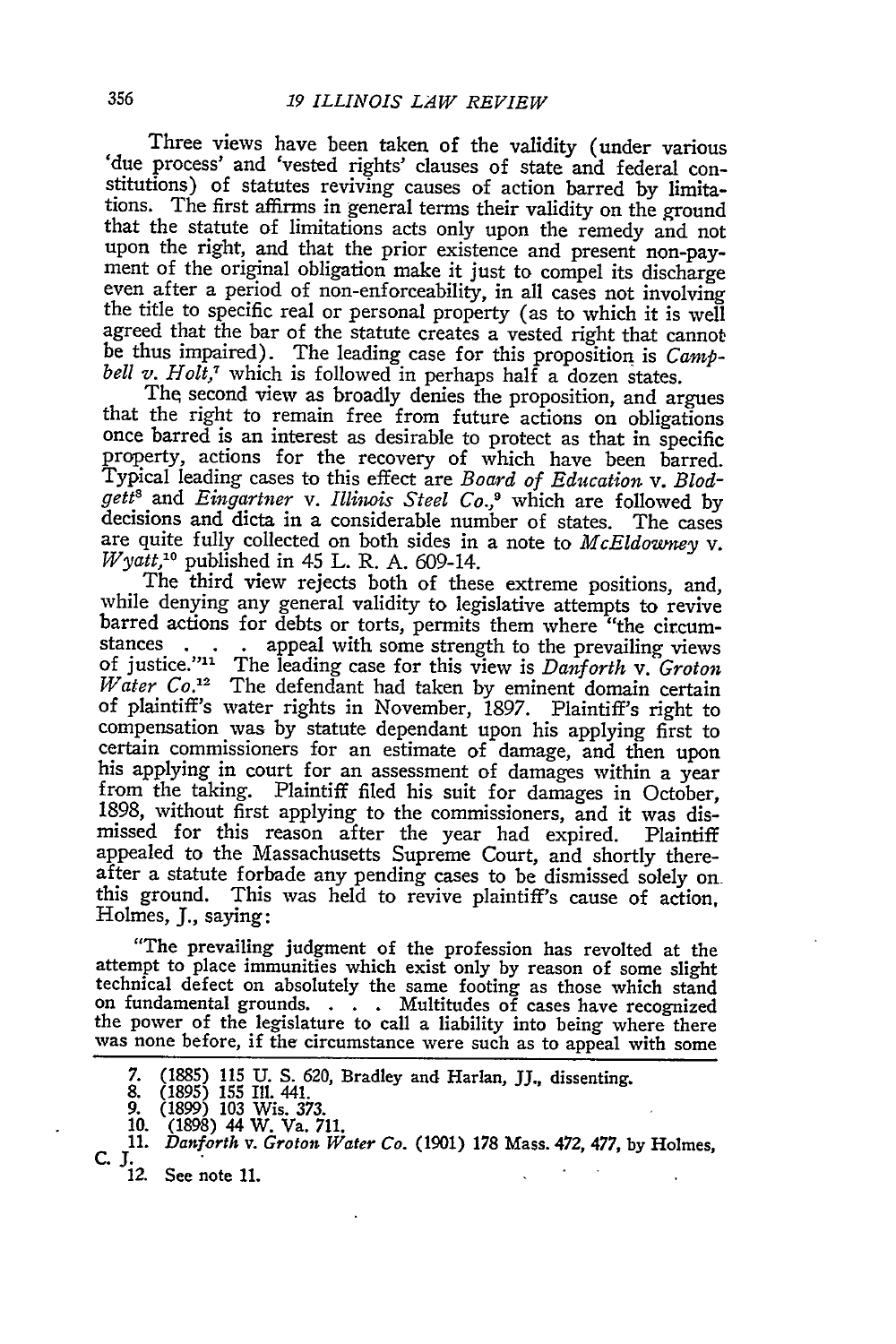strength to the prevailing views of justice, and if the obstacle in the way of the creation seemed small."13

This was followed by the same. court in *Dunbar v. Boston & P. R. Corp.'14* where there was no mistake on the part of the plaintiff; but, as the court pointed out:

"Where the original time allowed after actual notice was very short and may have seemed to the legislature inadequate, where the extension was granted within little more than two months of the time when it could have been granted without question .and not improbably before the transaction as a whole had been finished, where the plaintiff's claim is held to be barred only by a somewhat doubtful inference, and where in short we cannot say that the legislature with its larger view of the facts may not have been satisfied that substantial justice required its action."<sup>15</sup>

The New York court adopted this view in the present case, saying:

"All the cases, including *Campbell v. Holt,16* recognize that in some cases the right to interpose a bar to a right of action constitutes in effect a property right which the legislature may not take away, but at the other extreme are cases where both instinct and reason revolt at the proposition that redress for a wrong must be denied because the legislature may not remove a statutory bar which has conferred an immunity which is contrary to all prevailing ideas of justice.

**- . .** Here is no arbitrary deprivation by the legislature of the rights of one party in order to confer a new right upon another party. The legislature originally gave this plaintiff a right of action against these defendants. It imposed a bar after the expiration of a period of time during which it was contemplated a plaintiff would have reasonable opportunity to enforce the right of action. The subsequent assertion of power of the legislature to give an alternative remedy, acquiesced in by the courts of this state, rendered the plaintiff's apparently reasonable opportunity to bring an action within the time limited almost illusory. She has suffered a legal wrong for which the legislature gave a remedy, and by the unforeseen result of subsequent attempted<br>gave a remedy, and by the unforeseen result of subsequent The orter legislation she has in effect been deprived of this remedy. The extension of the time to bring her action was reasonable and this exercise of the legislative power should not be declared invalid because of a constitutional limitation of doubtful application. We are not called upon to decide and do not decide that under any other circumstances an attempted exercise of similar power would be valid."17

A similar decision was made in *Gilbert v. Selleck,'8* where the bar of the statute was lifted in favor of persons who had mistakenly brought certain suits in the federal court for Connecticut, which denied its jurisdiction of them too late to allow fresh suits to be brought in the state courts under the existing statute of limitations.

13. (1901) **178** Mass. 472, 476-77. 14. (1902) 181 Mass. 383. 15. 181 Mass. at 386. 16. (1885) 115 U. S. 620. 17. (1924) 144 N. E. 581-82. 18. (1919) 93 Conn. 412. **-**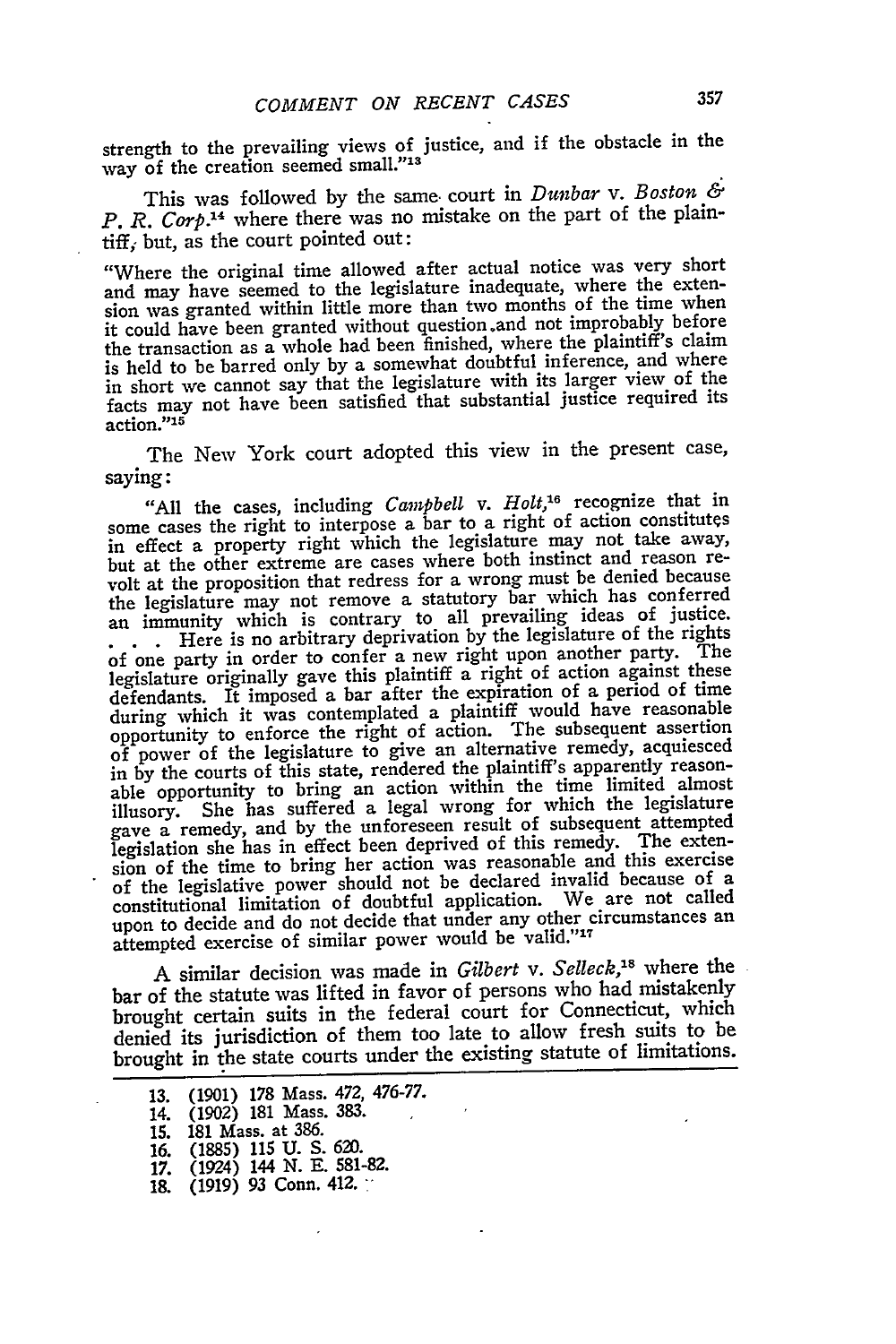$\bigg)$ 

The court, however, did not expressly limit its doctrine to cases of special hardship, as did the Massachusetts and New York decisions, but was apparently willing to subscribe to the wider doctrine of *Campbell v. Holt.*

In appraising these views one naturally compares several analogous situations where it has been held that an existing defence may or may not be taken away by a retroactive statute. The cases fall into several typical groups:

(1) Cases where a party has intended to bind himself by a contract (including marriage) or conveyance inter vivos, which was, however, invalid under some existing rule of law usually of minor importance. It is generally held that the legislative removal of such a defence is valid, where third party rights have not intervened.<sup>19</sup>

(2) Cases of statutory attempts to validate defective wills after the death of the testator. These are generally held incapable of affecting property rights vested at the death of the testator.<sup>20</sup> (3) Cases of statutory

**(3)** Cases of statutory attempts to reopen final judgments after all existing rights of appeal or to a new trial have expired by limitations. These are also generally denied. <sup>21</sup>

(4) Cases of statutory attempts to revive actions barred by limitations, involving the title to specific property. These are denied, even by those courts which permit the revival of other causes of action.<sup>22</sup>

Group (1) of course presents a very appealing situation, and, where third party rights have not intervened or where defendants have not justifiably changed their positions upon the faith of existing non-liability, the argu of such transactions have been generally successful, except where state constitutions expressly forbid retroactive laws. The results of such legislation, designed to carry out the intentions of the parties, are not typically so unjust or arbitrary as to violate the requirement of reasonableness which is the fundamental abstract concept of 'due process.'

Group  $(4)$  is at the other end of the spectrum. There the virtual effect of raising the bar of the statute is to take title to specific property out of X, where it now lawfully is, and to vest

19. Goshen v. Stonington (1822) 4 Conn. 209; Hewitt v. Wilcox (1840)<br>1 Metc. 154; Ewell v. Daggs (1883) 108 U. S. 143; Steger v. Building &<br>Loan Assn. (1904) 208 Ill. 236. For the kind of third party rights protected,<br>see

21. Merrill v. Sunderland (1831)<br>3 Vt. 507; Taylor v. Place (1856) 4 R. I. 324; Griffin's Ex'r v. Cunningham<br>(1870) 20 Gratt. 31; Germania Bank v. Suspension Bridge (1899) 159 N. Y.<br>362. But see Stephens v. Cherokee Nation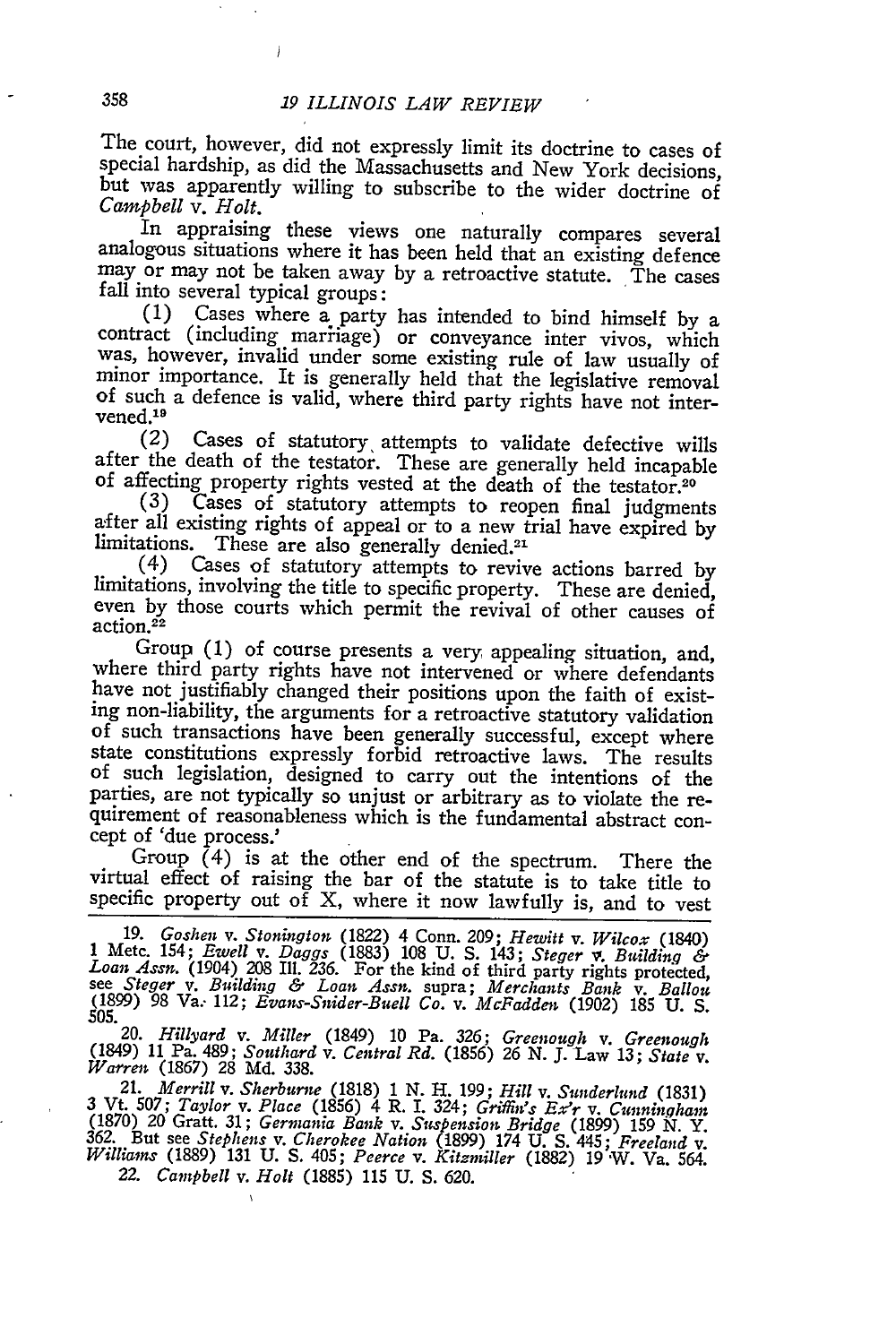it in A, on account of past transactions for which X's original liability has ceased on account of A's failure to sue more promptly. Comparing (1) with (4) : A past intention to assume an obligation or to part with property, coupled with a legally ineffectual effort to do so, is a sufficiently good reason to support a statute validating the transaction; but a past legal obligation to restore or to part with specific property, once ineffectual for lack of prompt prosecution, is not a good enough reason to support a statute revalidating the transaction. Such a distinction is not without good sense, for it is clear that the statutes of group (4) are typically much less likely to appeal to the average sense of justice than those of group (1). To distinguish the revival of actions involving title from the revival of other actions, when all other attendant circumstances are similar, may seem logically unscientific, but here, as in so many instances, history plays its part, and ownership of a chattel, however acquired, was readily conceived as an interest of a higher order and to be more jealously guarded from legislative interference than was a mere defence to a personal action.

The cases in group  $(2)$ —attempts to validate defective wills may be argued to be, like those in group (1), efforts to carry out a frustrated intention; but the decisions against their validity have probably been influenced by the fact that the disappointed testamentary beneficiaries are usually volunteers, without equities arising out of prior specific transactions, as in group (1), as well as by the history and policy of the various statutes of wills. Compare, for instance, the non-statutory cases denying the equitable reformation of wills<sup>23</sup> with those permitting such reformation of conveyances inter vivos to volunteers, where suit is brought against the grantor's heirs after his death.<sup>24</sup>

The cases in group (3) involve substantially the same considerations as those in group (4), inasmuch as a final judgment is generally regarded as property of a higher order than a mere defence to a suit. The policy of this is rational, as encouraging a definite end to litigation that has been once carried through the courts, and seems even stronger than that of statutes of limitations against beginning actions.

On the whole, then, it may be thought that the distinctions taken by the New York and Massachusetts cases are defensible, and consistent not only with the weight of authority in analogous situations but with the most comprehensive conception of the nature of 'due process' in the abstract, i. e., reasonably adapted means to secure reasonably conceived ends. A statute of limitations is designed to secure repose to the status quo after giving to possible litigants a reasonable opportunity to assert their rights. When the letter of the statute has been satisfied, but in fact the 'reasonable opportunity'

23. *Engelthaler v. Engelthaler* (1902) 196 Ill. 230; *Sturgis v. Work* (1889) 122 Ind. 134; *Sherwood v. Sherwood* (1878) 45 Wis. 357.

24. *M'Mechian v. Warburton* (1894) L. R. Ir. **1** Ch. D. 435; *Wright v. Goff* (1856) 22 Beav. 207; *Cummings v. Freer* (1872) 26 Mich. 128; *Huss v. Morris* (1869) 63 Pa. *367; Brock v. O'Dell* (1894) 44 S. Car. 22.